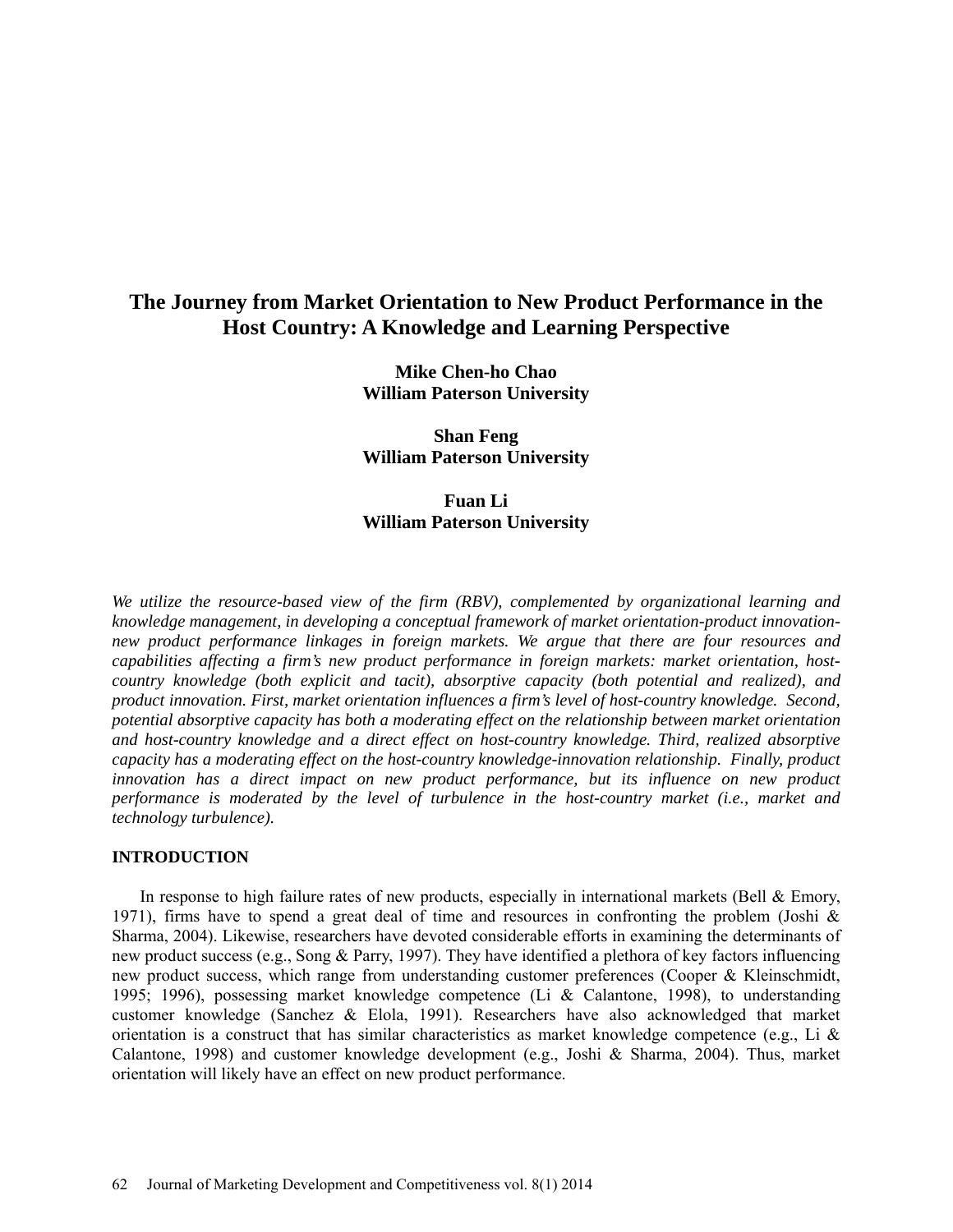A firm's market orientation involves continuous monitoring of its customers, competitors, and market environments in order for the firm to develop and market the appropriate goods and services that are valued by its customers (Kohli & Jaworski, 1990; Narver & Slater, 1990). In the last decade, market orientation has become one of the major research streams not only in strategic marketing (Steinman, Dashpande, & Farley, 2000), but also in international business (Hurley & Hult, 1998). For example, Hooley et al. (2003) found that service firms with higher levels of market orientation in transition economies (i.e., Hungary, Poland, and Slovenia) performed better on both financial and market-based criteria. Although researchers have established a positive linkage between market orientation and various performance measures: percentage of new product sales to total sales (Matsuno, Mentzer, & Ozsomer, 2002), success of new services or facilities (Kumar, Subramanian, & Yauger, 1998), many empirical findings on the relationship between market orientation and performance are conflicting in nature (e.g., Jaworski & Kohli, 1993; Kohli & Jaworski, 1990; Narver, Jacobson, & Slater, 1999; Narver & Slater, 1990; Pelham, 2000; Pelham & Wilson, 1996; Slater & Narver, 1994). Hence, scholars have expressed a need for examining the underlying factors influencing the relationship between market orientation and performance (e.g., Noble, Sinha, & Kumar, 2002).

One plausible argument for the conflicting findings is that the market orientation-performance relationship is more complex than previously argued. Indeed, researchers have recently suggested that market orientation has an indirect, instead of a direct, relationship with business performance. Their findings indicated that organizational innovativeness (e.g., Han, Kim, & Srivastava, 1998; Hult & Ketchen, 2001; Im & Workman, 2004; Matear et al., 2002; Noble, Sinha, & Kumar, 2002; Sandvik & Sandvik, 2003) and organizational learning are important mediators of the market orientation-business performance relationship (e.g., Hult & Ketchen, 2001; Noble, Sinha, & Kumar, 2002; Slater & Narver, 1995). Further, researchers (e.g., Hurley & Hult, 1998) have suggested that organizational learning may be viewed as a parallel variable of market orientation. Yet, others (e.g., Darroch & McNaughton, 2003) have described knowledge management as an analogous but a much broader construct to market orientation.

While these researchers have made valuable contributions to extant literature on the market orientation-business performance relationship, their studies were conducted in the domestic context. To better capture the complexity of the market orientation-business performance relationship in foreign markets, we developed a conceptual framework with propositions by including foreign market-related factors in examining such relationship. In addition to these foreign market-related factors, we posit that innovation mediates the relationship between market orientation and new product performance in a foreign market. Using Kohli and Jaworski's (1990) market intelligence perspective of market orientation, we argue that market intelligence generation, dissemination, and responsiveness alone cannot maximize a firm's capability to develop innovative products in an unfamiliar foreign market (i.e., products that are new to foreign customers). Instead, a firm's market orientation, as a firm's resource, needs to be complemented by organizational learning and knowledge management resources and capabilities. In developing our conceptual framework, we utilize the resource-based view of the firm (RBV), complemented by organizational learning and knowledge management as its theoretical bases.

We contribute to the literature on market orientation and new product development in three areas. First, most market orientation-innovation studies in the extant literature focus on the direct, linear relationship between the two constructs (e.g., Atuahene-Gima & Ko, 2001; Han, Kim, & Srivastava, 1998; Hurley & Hult, 1998; Im & Workman, 2004; Lukas & Ferrell, 2000; Sandvik & Sandvik, 2003). Since different organizations have different abilities to "learn" (i.e., acquire, assimilate, transform, and exploit) new knowledge gained from external sources (Tsai, 2001), we propose that the interaction of a firm's absorptive capacity (potential and realized absorptive capacity) and the type of host-country knowledge (explicit and tacit host-country knowledge) mediates the market orientation-innovation relationship in a foreign market.

Second, researchers have frequently used various performance measures (e.g., marketing effectiveness, sales growth, return on investment, return on assets, market share, and profitability) in their studies (e.g., Narver, Jacobson, & Slater, 1999; Narver & Slater, 1990; Pelham, 2000). However, they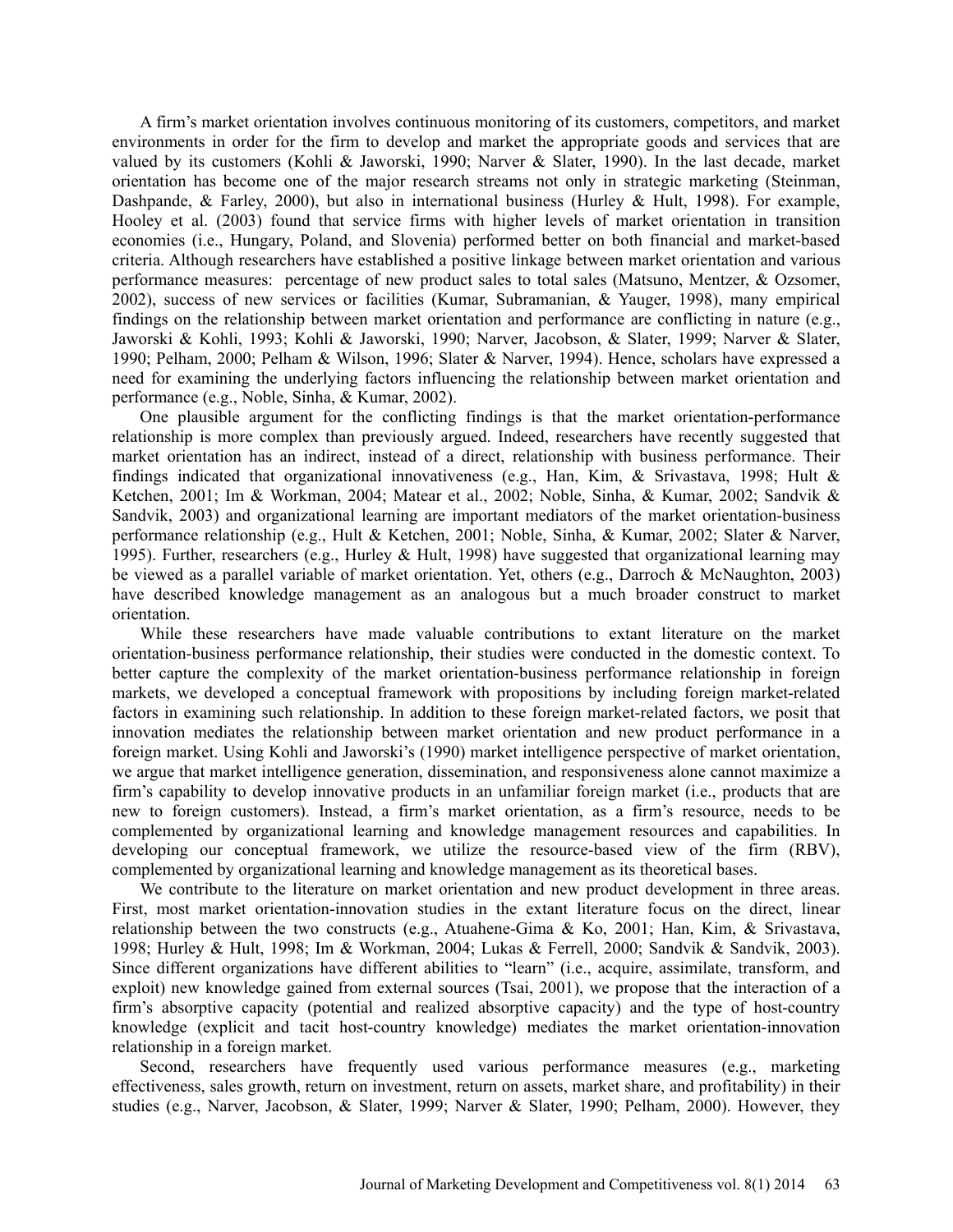have paid scant attention to new product performance when studying the relationship between market orientation and performance (e.g., Frambach, Prabhu, & Verhallen, 2003; Langerak, Hultink, & Robben, 2004). Thus, we contribute to the literature by examining the indirect impact of market orientation on new product performance. Third, most research on market orientation and new product development was conducted in the United States. Cavusgil and Zou (1994) have asserted that the success of a firm in the domestic market does not guarantee its success in foreign markets. Likewise, Perks and Wong (2003, p. 344) have alerted that "although there exists an impressive body of research concerning the management of new product development, the evidence base with respect to international (or global) new product development practices and management is largely in its infancy, and is, at best, fragmented." In response to the call for studying the applicability of market orientation on new product development in foreign markets (Elliot, 1990; Ennew et al., 1993; Hooley, Lynch, & Shepherd, 1990; Marinov et al., 1993), we examine how foreign market environmental turbulence moderates the innovation-new product performance relationship.

#### **CONCEPTUAL FRAMEWORK AND PROPOSITIONS**

The resource-based view (RBV) of the firm has become an influential framework for analyzing the kinds of resources and capabilities that firms should possess to gain sustained competitive advantages (Barney, Wright, & Ketchen, 2001). In order to create sustained competitive advantages, Barney (1991) claimed that the resources and capabilities of a firm should be valuable, rare, imperfectly imitable, and non-substitutable. Moreover, these resources and capabilities can be either tangible or intangible assets, which means assets like managerial skills, organizational processes and routines, and information and knowledge controls can also serve as resources and capabilities.

In the marketing strategy literature, scholars have historically categorized sources of advantages into skills that are the "distinctive capabilities of personnel" and resources that are the "more tangible requirements for advantage" (Day & Wensley, 1988, pp. 2-3). However, Hunt and Morgan (1995) have asserted that market orientation is an intangible entity that could be a resource even though "market orientation is itself not a skill, nor is it more tangible than a skill" (Hunt & Morgan, 1995, p. 11). Although the role of market orientation as a source of sustainable competitive advantage has been recognized in the extant literature (e.g., Hunt & Morgan, 1995), Varadarajan and Jayachandran (1999) have argued that future research should verify the concept both theoretically and empirically. In responding to their call for further examining market orientation as a theoretical concept, we examine market orientation as a resource (Hunt & Morgan, 1995) in influencing new product performance.

Although many research studies have concluded that there exists a direct link between market orientation and performance, researchers have recently suggested that market orientation has an indirect, instead of a direct, relationship with business performance (Guo, 2002; Hult & Ketchen, 2001). The lack of a direct effect of market orientation on performance is consistent with researchers' assertion that resources and capabilities alone cannot provide a competitive advantage (e.g., Handfield & Nichols, 1999). Thus, market orientation alone, as a resource, cannot account for the performance differentials among firms. Likewise, RBV, as a theoretical argument alone, is limited in explaining how a firm's market orientation ultimately affects its performance. Indeed, researchers have stressed that a firm's ability to learn may be the sole source of a long-term competitive advantage (Garvin, 1993; Sinkula, Baker, & Noordewier, 1997; Slater & Narver, 1995; Zahay & Handfield, 2004). Empirically, Vorhies and Morgan (2005) have found that market orientation should be complemented by learning from competitors and peers in order to achieve a sustainable competitive advantage. Hult and Ketchen (2001) also have found that market orientation needs to be complemented by innovativeness and organizational learning to enhance success.

Prior research has highlighted the relationship between market orientation and organizational learning. Since market orientation focuses an organization on continuously collecting customer and competitor information and creating superior customer value by using the collected information, it provides the cultural foundation for organizational learning (Slater & Narver, 1995). However, "the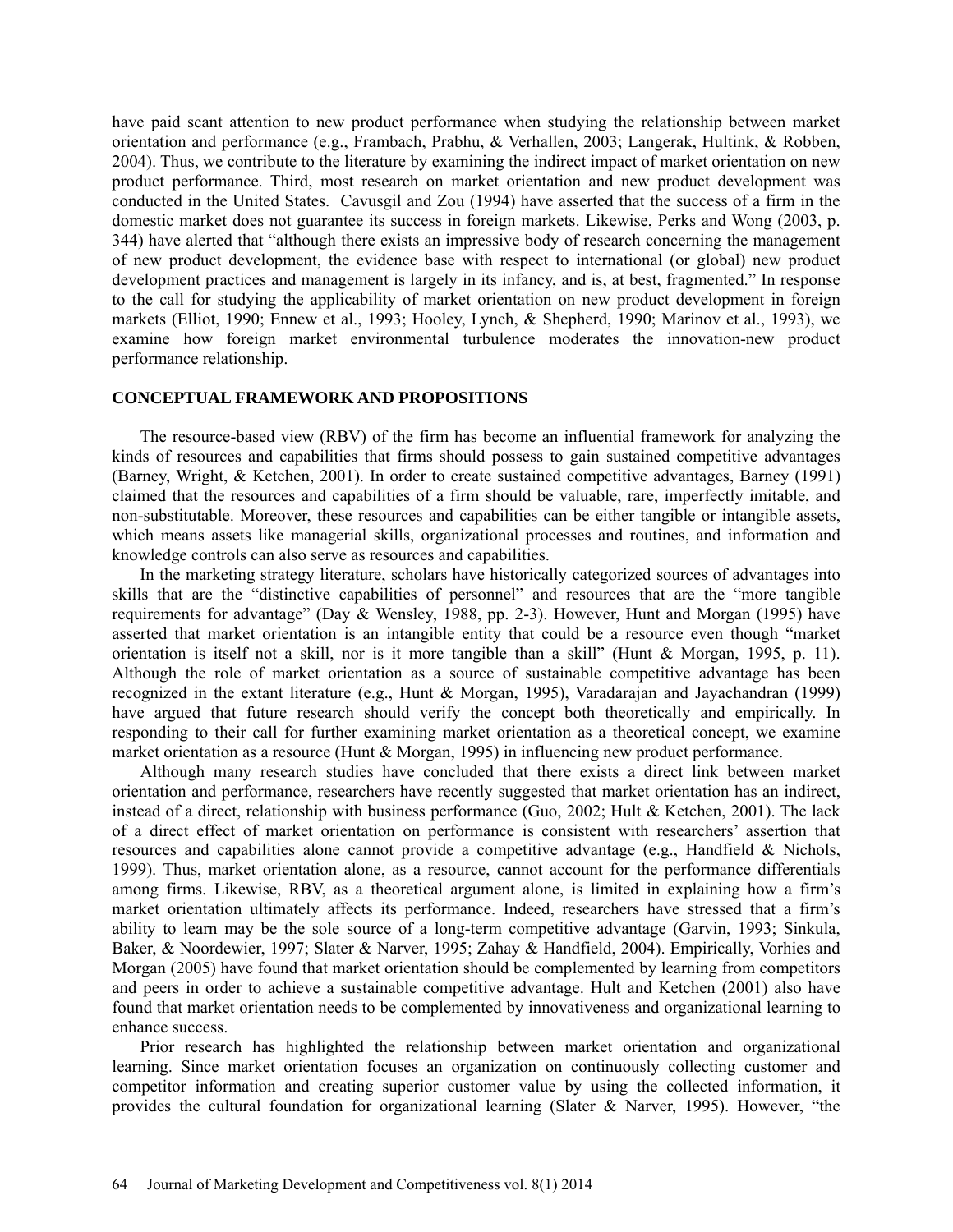cultural values of a market orientation are necessary, but not sufficient, for the creation of a learning organization" (Slater & Narver, 1995, p. 63), and "for a firm to achieve its full potential to learn about the marketplace, instilling a market orientation is only a first principle" (Morgan, Katsikeas, & Appiah-Adu, 1998, p. 353). In order to make the higher-order learning occurs, market orientation needs to be complemented by appropriate mechanisms and processes (Morgan, Katsikeas, & Appiah-Adu, 1998). Slater and Narver (1995) have indicated learning orientation mediates the market orientation-performance relationship. Similarly, Hurley and Hult (1998) have found that market and learning orientations are separate antecedents of an innovation culture. Based on these arguments, we utilize organizational learning to complement RBV in developing our conceptual framework.

In the marketing management field, knowledge is increasingly recognized as an important factor which can enhance a firm's competitive position and financial performance (Darroch & McNaughton, 2003). Although scholars have acknowledged that effective knowledge management can help a firm achieve its goals such as innovation (e.g., Brand, 1998; Carneiro, 2000; Madhavan & Grover, 1998), very few empirical studies have tested this link, except those investigating the market orientation-innovation relationship of the firm (e.g., Atuahene-Gima, 1996; Han, Kim, & Srivastava, 1998; Homburg & Pflesser, 2000; Hurley & Hult, 1998). An exception is Darroch and McNaughton's (2003) study, in examining knowledge management as an analogous but a much broader concept than market orientation in that it emphasizes both market and non-market information, they found that firms with effective knowledge management outperform those with a market orientation culture alone. Thus, it is necessary to include knowledge management in examining the complex relationship between market orientation and performance.

In summary, we utilize the resource-based view of the firm (RBV), complemented by organizational learning, and knowledge management in developing our conceptual framework. In concordant with the RBV, we consider tangible and intangible factors, which enable a firm to improve its efficiency, effectiveness, and adaptability, as resources and capabilities (Barney, 1991; Capron & Hulland, 1999; Daft, 1983). In our research context, we focus on organizational learning, knowledge management, and innovation resources and capabilities. In addition, we adopt Zander's (1991) definition that the process of knowledge transfer during the time of new product development includes the recipient's acquiring, assimilating, transforming, and exploiting new knowledge. This knowledge transfer process is divided into two stages. The first stage of successful knowledge transfer involves the recipient's acquiring and assimilating the new knowledge (i.e., potential absorptive capacity). The second stage is dependent on the recipient's ability to transform and exploit the newly acquired and assimilated knowledge in developing new products (i.e., realized absorptive capacity).

Based on our earlier discussions, we argue that there are four resources and capabilities affecting a firm's new product performance in foreign markets: market orientation, host-country knowledge (both explicit and tacit), absorptive capacity (both potential and realized), and product innovation. First, market orientation is a process of generating, disseminating, and responding to market intelligence (Kohli  $\&$ Jaworski, 1990), thus market orientation influences a firm's level of host-country knowledge. Second, we propose that potential absorptive capacity has both a moderating effect on the relationship between market orientation and host-country knowledge and a direct effect on host-country knowledge. Third, realized absorptive capacity has a moderating effect on the host-country knowledge-innovation relationship. Fourth, in addition to examining the antecedents to product innovation, we also investigate the outcome of product innovation. We argue that product innovation has a direct impact on new product performance, but its influence on new product performance is moderated by the level of turbulence in the host-country market (i.e., market and technology turbulence). In Figure 1, we present our conceptual framework. In the next section, we discuss the proposed relationships among the variables in the conceptual framework.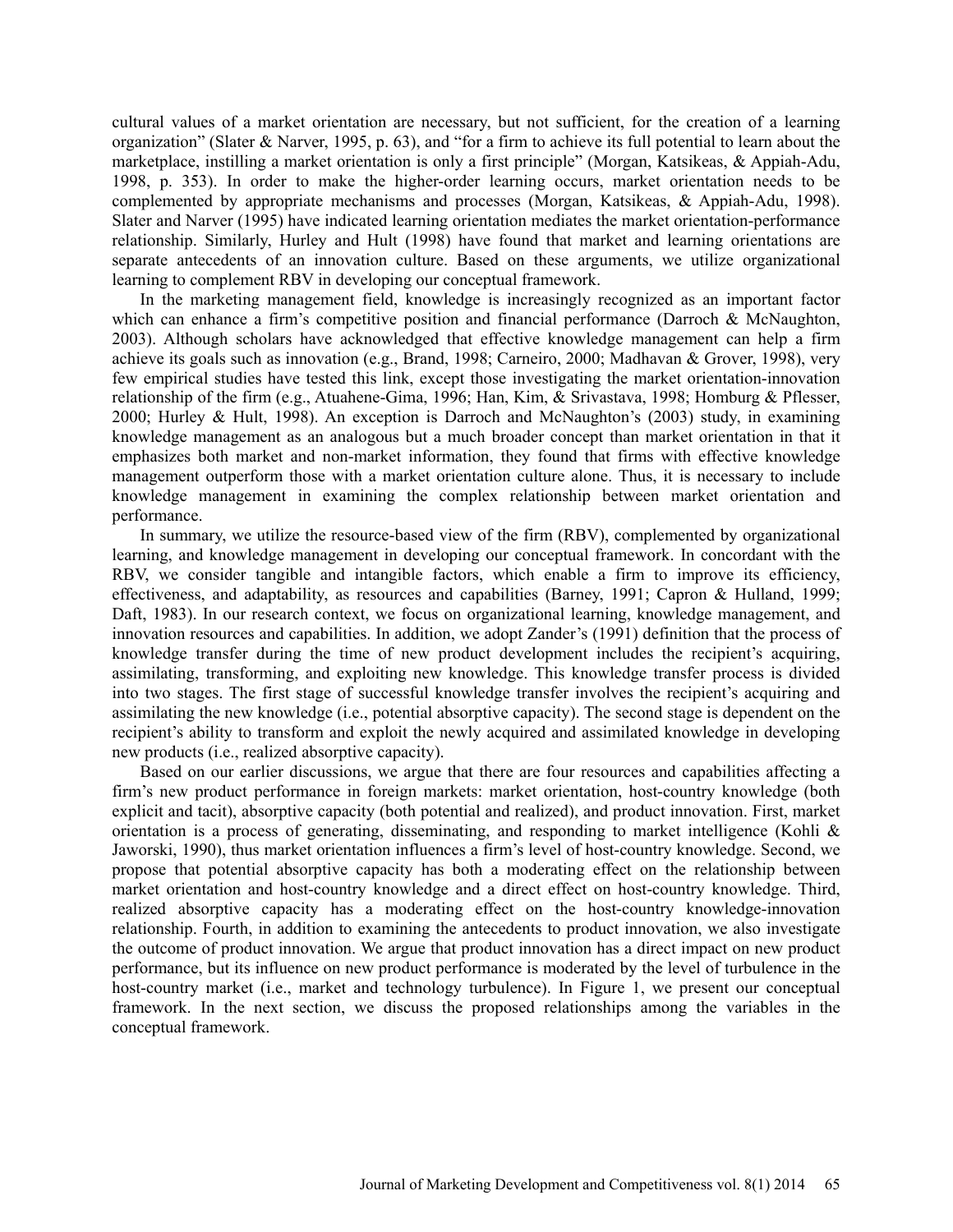## **FIGURE 1 A CONCEPTUAL FRAMEWORK OF MARKET ORIENTATION-PRODUCT INNOVATION-NEW PRODUCT PERFORMANCE LINKAGES IN FOREIGN MARKETS**



# **Market Orientation, Potential Absorptive Capacity, and Explicit and Tacit Host-Country Knowledge**

Since our objective is to examine the market orientation-product innovation-performance linkages when a firm markets its existing but new-to-the-market products to an unfamiliar foreign market, we focus our discussions on host-country knowledge. There are two types of host-country knowledge: explicit and tacit. *Explicit host-country knowledge* refers to the knowledge which can be understood in the same way by most interpreters (Subramaniam & Venkatraman, 2001). In other words, individual interpretations or perspectives cannot influence the understanding of explicit host-country knowledge. Since they are usually based on universally accepted and objective criteria, many host-country product requirements are explicit knowledge (Subramaniam & Venkatraman, 2001). For example, although transmission systems for televisions differ from country to country because different countries adopt different engineering specifications, or cordless telephones must adjust to individual countries' regulations regarding frequency ranges, such differences can easily be codified and communicated internationally and are consequently likely to be understood in the same way by most competitors (Subramaniam & Venkatraman, 2001).

In contrast to explicit host-country knowledge, *tacit host-country knowledge* is defined as "the knowledge of differences among overseas markets that is difficult to codify and transfer in a systematic way" (Subramaniam & Venkatraman, 2001, p. 361). Cultures, tastes, habits, or customs of host countries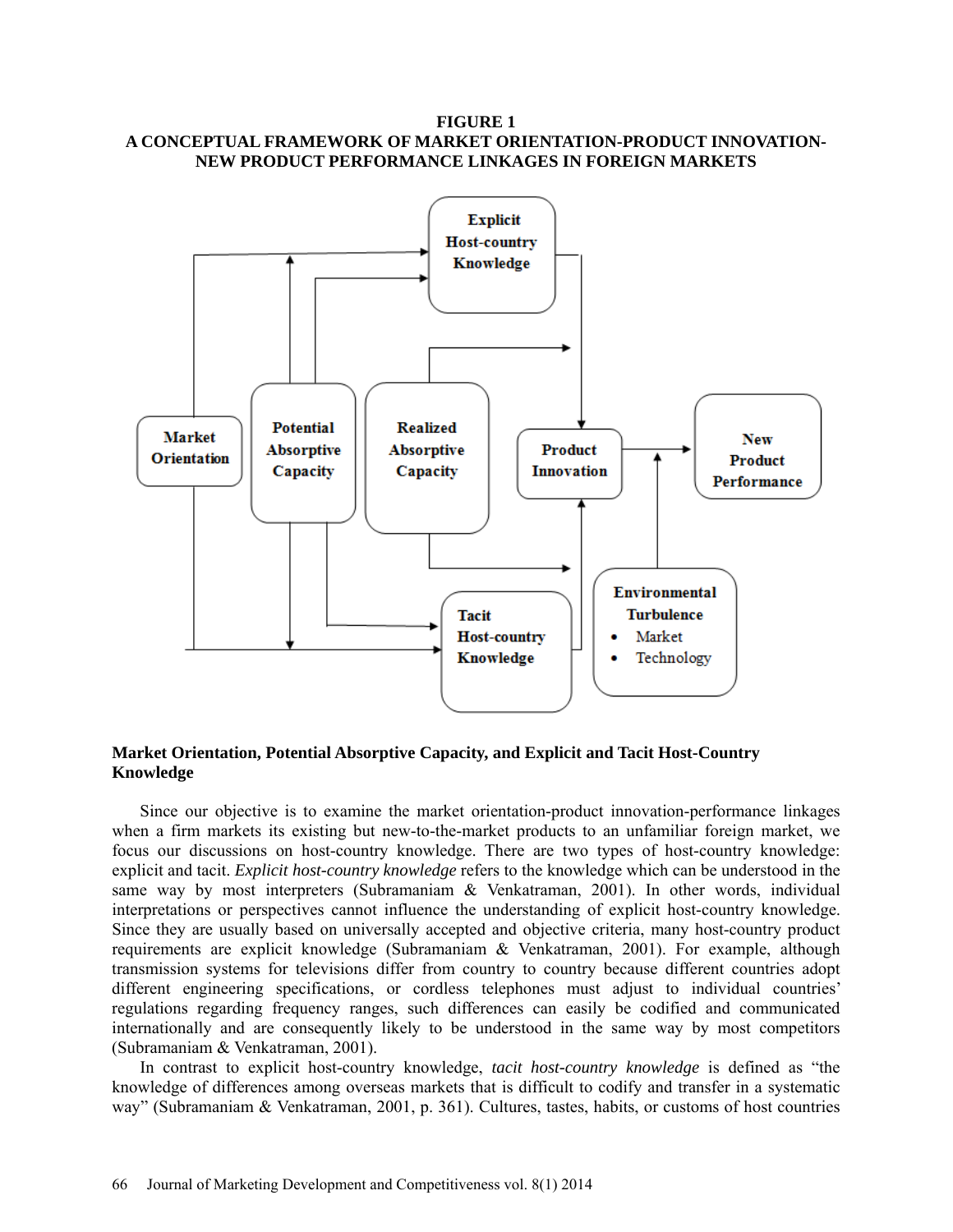are typical examples of this kind of knowledge (Jain, 1989; Subramaniam, Rosenthal, & Hatten, 1998). Both explicit and tacit host-country knowledge are important resources for a company's new product success in an unfamiliar foreign market. However, in order to obtain these two types of knowledge, a firm needs to undergo the process of market orientation first.

According to the market intelligence perspective, intelligence generation, intelligence dissemination, and responsiveness are the three key elements of *market orientation* (Kohli & Jaworski, 1990). Market intelligence includes not only customers' current and future needs and preferences, but also current and future competitors' actions and exogenous factors such as government regulations, technology changes, and environmental forces. The first element of market orientation is intelligence generation. Intelligence generation can be done by formal and informal mechanisms (e.g., consumer surveys, focus groups, and market research) and should not be accomplished only by a firm's marketing department. Instead, all its functional departments such as research and development, manufacturing, and finance should participate in the process (Kohli & Jaworski, 1990).

The second element is intelligence dissemination. How effectively a firm communicates and disseminates generated intelligence among the functional departments partially determines its ability to adapt to market needs. It also provides different departments a shared basis for concerted actions (Kohli & Jaworski, 1990). The last element is responsiveness. Similar to intelligence generation, all functional areas in a firm should be responsive to the generated and disseminated market intelligence to create value to both the firm and its customers. Without responsiveness, the first two elements have no value at all (Kohli & Jaworski, 1990).

Since a host-country market consists of consumers, competitors, government, regulations, technological environment, and other factors, changes in the behavior of any of the above represent explicit and tacit host-country knowledge that a firm should take note of. This can be accomplished by a firm's market orientation which includes discovering, disseminating, and responding to these changes (Kohli, Jaworski, & Kumar, 1993). Thus,

# *P1: Market orientation is positively related to (a) explicit and (b) tacit host-country knowledge.*

*Potential absorptive capacity* refers to a firm's acquiring and assimilating external knowledge (Zahra & George, 2002). It also refers to a firm's capability to value and acquire external knowledge (Cohen  $\&$ Levinthal, 1990). Acquisition is defined as a firm's capability to identify and acquire externally generated knowledge that is critical to its operations. Assimilation is defined as the firm's routines and processes that allow it to analyze, process, interpret, and understand the information obtained from external sources (Kim, 1997; Szulanski, 1996; Zahra & George, 2002). Thus, a firm's potential absorptive capacity should also affect the level of explict and tacit host-country knowledge.

## *P2: Potential absorptive capacity is positively related to (a) explicit and (b) tacit hostcountry knowledge.*

Although market orientation and potential absorptive capacity appear to be similar constructs in that both emphasize a firm's ability to "generate" or "acquire," and to "disseminate" or "assimilate" market information. However, we argue that they are distinct constructs, and thus should be examined separately. One key difference between market orientation and potential absorptive capacity is that the latter stresses a firm's ability to find out the knowledge that is "critical" to its operations. In other words, a firm equipped with only market orientation may generate and disseminate market intelligence that is both relevant and irrelevant to its operations. However, a firm equipped with both market orientation and potential absorptive capacity may avoid this situation. The other key difference is potential absorptive capacity emphasizes not only acquiring and disseminating, but also assimilating external knowledge. Thus, a firm's potential absorptive capacity strengthens the positive relationship between market orientation and explicit and tacit host-country knowledge.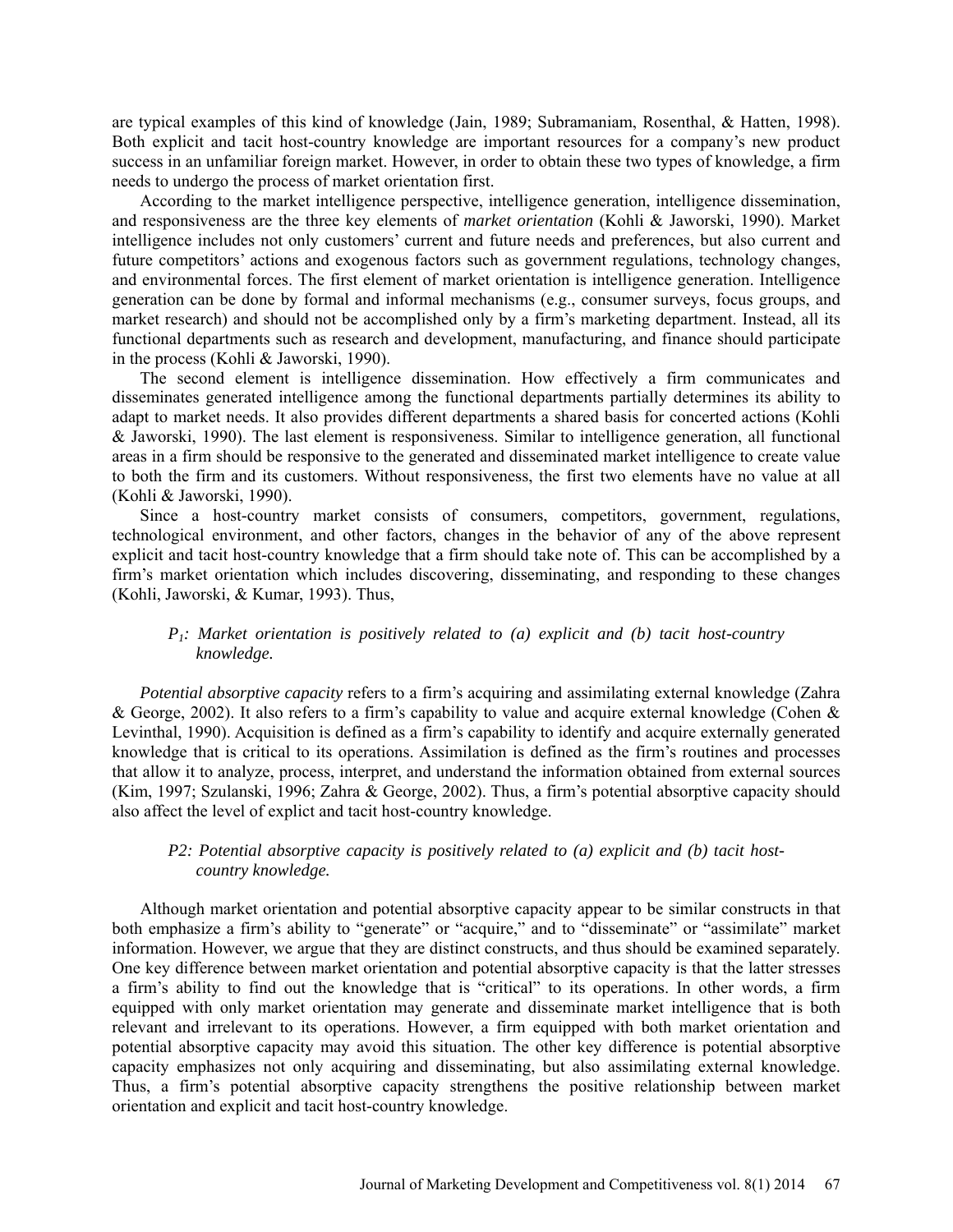#### *P3: The positive relationships between market orientation and (a) explicit and (b) tacit host-country knowledge become stronger as potential absorptive capacity increases.*

# **Explicit and Tacit Host-Country Knowledge, Realized Absorptive Capacity, and Product Innovation**

Product innovation has been defined as products that are new to the firm and/or new to the market (Booz, Allen, & Hamilton, 1982; Cooper & Edgett, 1999; Danneels & Kleinschmidt, 2001; Kleinschmidt & Cooper, 1991; Olson et al., 1995). Previous research has treated new-to-the-firm and new-to-the-market products as distinct constructs (Sandvik & Sandvik, 2003). Since our focus rests on a firm marketing its existing but new-to-the market products to an unfamiliar foreign market, we define *product innovation* as new-to-the-market products. New-to-the-market products are the first of their kind in the market (Sandvik & Sandvik, 2003).

Since explicit and tacit host-country knowledge derived from market orientation and potential absorptive capacity involves market intelligence and knowledge in response to market needs (Kohli & Jaworski, 1990; Slater & Narver, 1995), it helps a firm foster creativity which in turn enhances product innovation (Im & Workman, 2004). For example, market intelligence about customers' current and future needs and preferences creates a great opportunity for a firm to introduce novel and meaningful new products to its customers (Deshpande, Farley, & Webster, 1993; Gatignon & Xuereb, 1997; Han, Kim, & Srivastava, 1998), and market intelligence about competitors' actions also provides a firm a great chance to introduce products that are different from competitors' while new to the market (Im & Workman, 2004). Thus,

## *P4: (a) Explicit and (b) tacit host-country knowledge is positively related to product innovation.*

Realized absorptive capacity has its moderating effect in the host-country knowledge-product innovation link*. Realized absorptive capacity* is a function of the transformation and exploitation capabilities of newly acquired and assimilated knowledge (Zahra & George, 2002). Transformation is defined as a firm's capability to develop and refine the routines that facilitate combining existing knowledge and the newly acquired and assimilated knowledge. Exploitation refers to an organizational capability based on the routines that allow firms to refine, extend, and leverage existing competencies or to create new ones by incorporating acquired and transformed knowledge into its operations (Zahra & George, 2002). Without possessing realized absorptive capacity, a firm is still able to acquire and assimilate host-country knowledge. However, only firms with realized absorptive capacity are capable of combining the newly acquired and assimilated host-country knowledge with their existing ones in order to cultivate useful knowledge for innovative product development. Thus,

## *P5: The positive relationships between (a) explicit and (b) tacit host-country knowledge and product innovation become stronger as realized absorptive capacity increases.*

## **Moderating Effect of Environmental Turbulence on the Relationship Between Product Innovation and New Product Performance**

New product performance can be defined in various ways. We define *new product performance* as the level of customers' adoption of new product (Rogers, 1983). Sandvik and Sandvik (2003) found that only the use of new-to-the-market products has a positive impact on business performance (e.g., relative price premium, capacity utilization, and sales growth). Im and Workman (2004) concluded that the creativity of new products and related marketing programs positively influence new product success (e.g., relative market shares, relative sales, relative return on investment, relative profitability, and meeting objectives). Since product innovations are a result of a firm's market orientation, organizational learning, and knowledge management processes, its products will most likely possess product advantage (i.e., the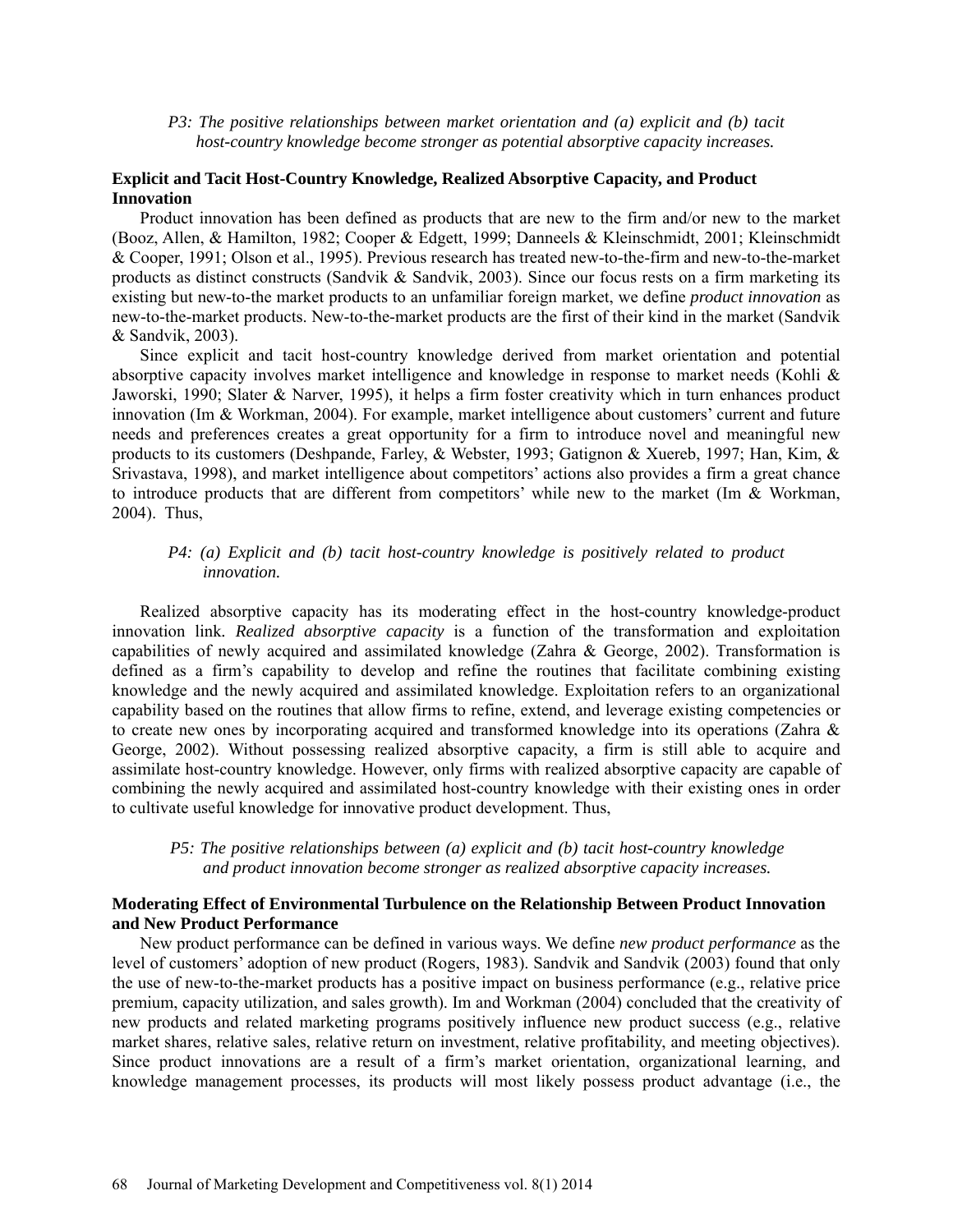benefits derived from the new product) and be accepted by its customers (Henard & Szymanski, 2001; Montoya-Weiss & Calantone, 1994). Thus,

#### *P6: Product innovation is positively related to new product performance.*

Since different markets have different levels of environmental turbulence, firms face more complexities when conducting business in the international than in the domestic context. *Environmental turbulence* can be further categorized into technology and market turbulence. *Technology turbulence* is defined as the rate of new product technology change, and *market turbulence* is defined as the rate of customer composition change, customer preference change, and competitor strategy change (Jaworski  $\&$ Kohli, 1993). Thus, the contribution of product innovation to new product performance is contingent on the level of turbulence in the host country. Environmental turbulence has a moderating impact on the relationship between product innovation and new product performance in the host-country market because it takes time for a firm to learn and adjust to changes in the environment. In other words, identifying customer needs and translating them into product innovation in a turbulent market become more complicated. Even for firms with the latest innovation, their advantages will be offset as quickly as new product technology, customer composition, customer preference, and competitor strategy change (Ozsomer & Gencturk, 2002). Hence, market and technology turbulence may exert a negative moderating effect on the product innovation-new product performance relationship. Thus,

# *P7: The positive relationship between product innovation and new product performance becomes weaker as (a) market and (b) technology turbulence increase.*

#### **CONCLUSIONS**

Using the resource-based view of the firm (RBV), complemented by organizational learning and knowledge management, we developed a conceptual framework examining the market orientationproduct innovation-new product performance linkages. Our framework provides researchers and managers insights regarding "the journey from the market orientation to business performance" (Guo, 2002, p. 1154). It is especially critical for managers to realize the factors mediating the market orientation-new product performance relationship so as to assist them in developing an effective step-bystep plan.

We draw managers' attention to the fact that both explicit and tacit host-country knowledge are important types of knowledge when venturing into a foreign market. Furthermore, managers should recognize the important role of potential and realized absorptive capacity in that they affect the level of their firm's host-country knowledge, as the knowledge transfer process consists of two stages (Zander, 1991). Managers should be aware of the fact that just having one of these two absorptive capacities is insufficient for their firms to secure the necessary knowledge in competing in today's volatile environment. Equally important, managers should realize that although product innovation in a foreign market is positively related to its performance, environmental turbulence in a foreign market will likely attenuate this positive relationship. We caution managers to continuously monitor the host-country market environment even after the new product has been introduced.

We offer future research directions in extending our conceptual framework. First, since there are various definitions of market orientation (e.g., Deshpande, Farley, & Webster, 1993; Kohli & Jaworski, 1990; Narver & Slater, 1990), future research should examine the differential relationships between market orientation and host-country knowledge using other market orientation perspectives. Second, two decision criteria (i.e., long-term focus and profitability) relating to Narver and Slater's (1990) original conceptualization of market orientation have been purposely ignored by scholars. This oversight is due to the two constructs' low reliability values that were not sufficiently high enough to be included in Narver and Slater's (1990) model (Nobel, Sinha, & Kumar, 2002). Researchers should investigate these two decision criteria in the future if they choose to adopt Narver and Slater's (1990) definition of market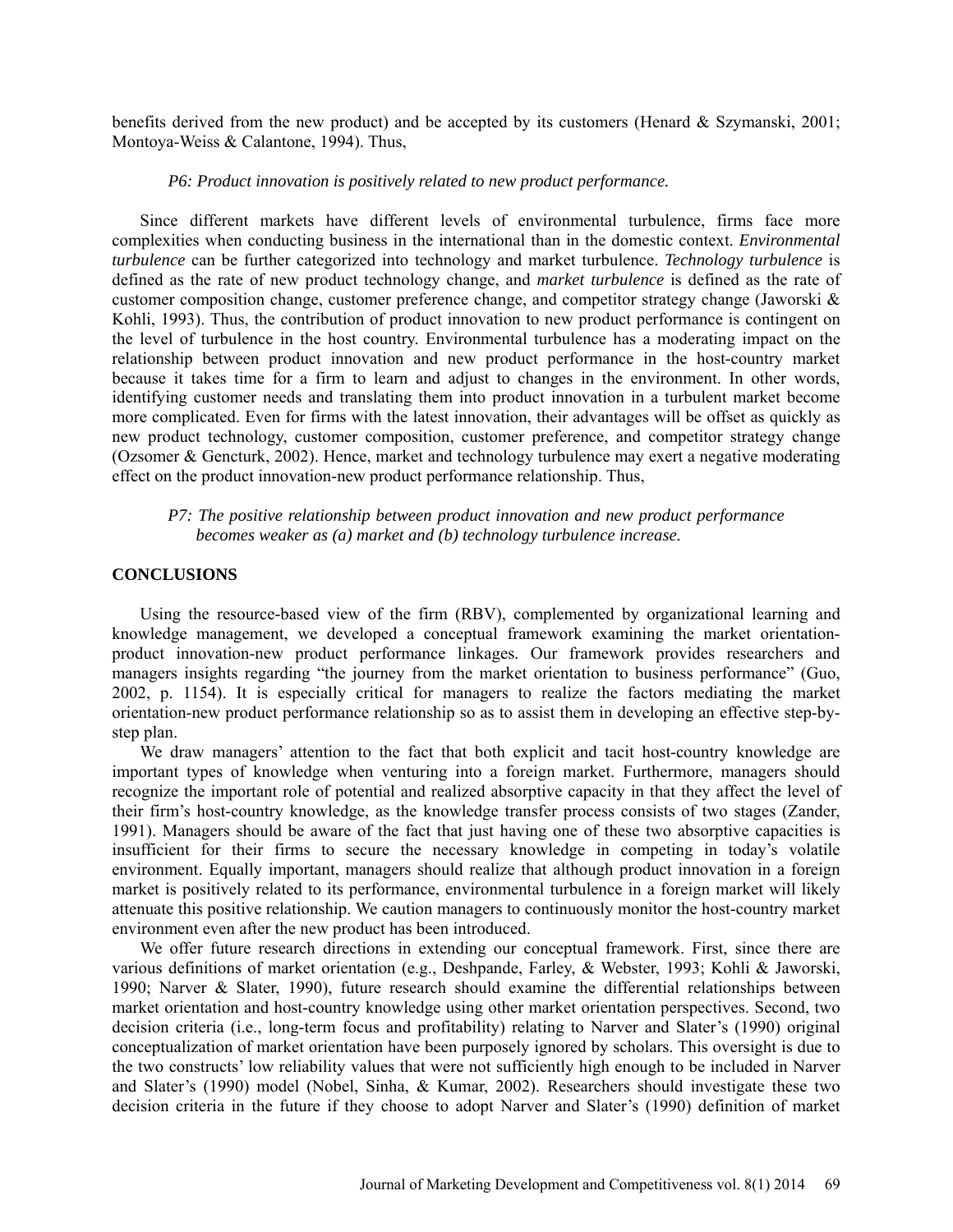orientation. Third, competitive resources and capabilities other than market orientation, host-country knowledge, absorptive capacity, and innovation should also be examined in the future; for example: both suitable internal and external core capabilities (e.g., skill and knowledge base, technical systems, managerial systems, and values and norms) (Leonard-Barton, 1992) are important capabilities that affect product innovation. Future research should examine the effects of these capabilities on product innovation in foreign markets. We believe that the market orientation-product innovation-new product performance has considerable potential for further research. Our conceptual framework provides a foundation for subsequent empirical studies.

# **REFERENCES**

- Atuahene-Gima, K. (1996). Market orientation and innovation. *Journal of Business Research,* 35, 93-103.
- Atuahene-Gima, K. & Ko, A. (2001). 'An empirical investigation of the effect of market orientation and entrepreneurship orientation alignment on product innovation', *Organization Science,* 12, (1), 54- 74.
- Barney, J. B. (1991). Firm resources and sustainable competitive advantage. *Journal of Management*, 17, 99-120.
- Barney, J. B., Wright, M., & Ketchen, Jr. D. J. (2001). The resource-based view of the firm: Ten years after 1991. *Journal of Management*, 27, 625-641.
- Bell, M. L. & Emory, C. W. (1971). The faltering marketing concept. *Journal of Marketing,* 35, (4), 37- 42.
- Booz, A. & Hamilton (1982). *New product management for the 1980's*. New York: Booz, Allen, and Hamilton.
- Brand, A. (1998). Knowledge management and innovation at 3M. *Journal of Knowledge Management* 2(1): 17-22.
- Capron, L. & Hulland, J. (1999). Redeployment of brands, sales forces, and general marketing management expertise following horizontal acquisitions: A resource-based view. *Journal of Marketing,* 63, 41-54.
- Carneiro, A. (2000). How does knowledge management influence innovation and competitiveness. *Journal of Knowledge Management,* 4, (2), 87-98.
- Cavusgil, S. T. & Zou, S. (1994). Marketing strategy-performance relationship: An investigation of the empirical link in export market ventures. *Journal of Marketing,* 58, (1), 1-21.
- Cohen, W. M. & Levinthal, D. A. (1990). Absorptive capacity: A new perspective on learning and innovation. *Administrative Science Quarterly,* 35, (1), 128-152.
- Cooper, R. G. & Edgett, S. (1999). *Product development for the service sector: Lessons from market leaders*. Cambridge, MA: Perseus Books.
- Cooper, R. G. & Kleinschmidt, E. (1995). Benchmarking the firm's critical success factors in new product development. *Journal of Product Innovation Management,* 12, (5), 374-391.
- Cooper, R. G. & Kleinschmidt, E. (1996). Winning businesses in product development: Critical success factors. *Research Technology Management,* 39, (4), 18-29.
- Daft, R. L. (1983). *Organization theory and design*. New York: West Publishing Company.
- Danneels, E. & Kleinschmidt, E. J. (2001). Product innovativeness from the firm's perspective: Its dimensions and their relation with project selection and performance. *Journal of Product Innovation Management,* 18, (6), 357-373.
- Darroch, J. & McNaughton, R. (2003). Beyond market orientation: Knowledge management and the innovativeness of New Zealand firms. *European Journal of Marketing,* 37, (3/4), 572-593.
- Day, G. S. & Wensley, R. (1988). Assessing advantage: A framework for diagnosing competitive superiority. *Journal of Marketing,* 52, 1-20.
- Deshpande, R., Farley, J.U., & Webster, F. E. Jr. (1993). Corporate culture, customer orientation, and innovativeness in Japanese firms: A quadrad analysis. *Journal of Marketing,* 57, 23-37.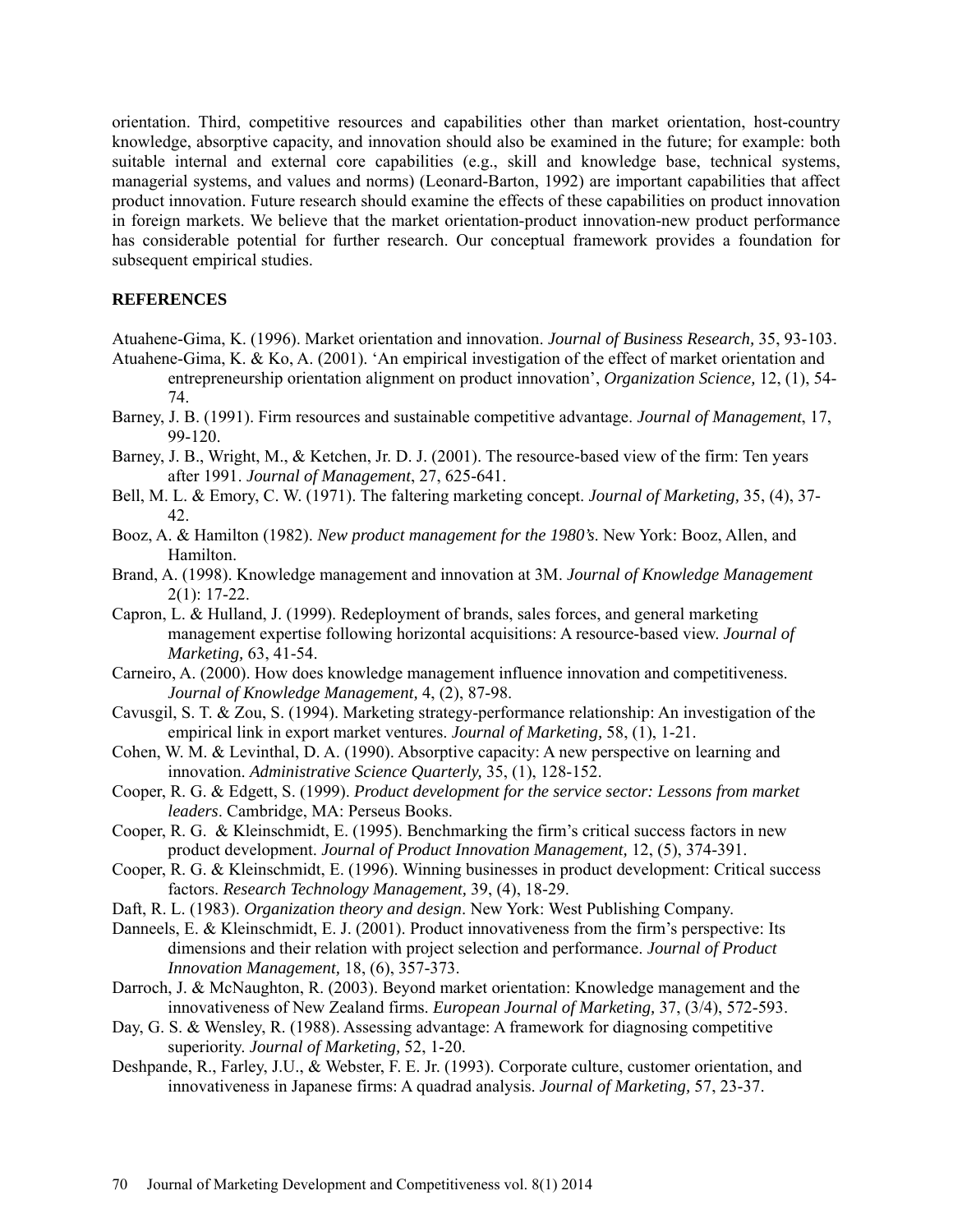- Elliot, G. R. (1990). 'The marketing concept necessary, but sufficient? An environmental view. *European Journal of Marketing,* 24, 20-31.
- Ennew, C. T., Filatotchev, I., Wright, M., & Buck, T. W. (1993). Constraints on the adoption of the marketing concept. *European Journal of Marketing,* 27, 21-35.
- Frambach, R. T., Prabhu, J., & Verhallen, T. M. M. (2003). The influence of business strategy on new product activity: The role of market orientation. *International Journal of Research in Marketing,* 20, 377-397.
- Garvin, D. (1993). Building a learning organization. *Harvard Business Review,* 71, (4), 78-79
- Gatignon, H. & Xuereb, J-M. (1997). Strategic orientation of the firm and new product performance. *Journal of Marketing Research,* 34, 77-90.
- Guo, C. (2002). Market orientation and business performance: A framework for service organizations. *European Journal of Marketing,* 36, (9/10), 1154-1163.
- Han, J. K., Kim, N., & Srivastava, R. K. (1998). Market orientation and organizational performance: Is innovation a missing link. *Journal of Marketing,* 62, 30-45.
- Handfield, R. & Nichols, E. (1999). *An introduction to supply chain management (10-15)*. Upper Saddle River, NJ: Prentice Hall.
- Henard, D. & Szymanski, D. M. (2001). Why some new products are more successful than others. *Journal of Marketing Research,* 38, 362-375.
- Homburg, C. & Pflesser, C. (2000). A multiple-layer model of market-oriented organizational culture: Measurement issues and performance outcomes. *Journal of Marketing Research,* 37, 449-462.
- Hooley, G., Fahy, J., Greenley, G., Beracs, J., Fonfara, K., & Snoj, B. (2003). Market orientation in the service sector of the transition economies of central Europe. *European Journal of Marketing,* 37,  $(1/2)$ , 86-106.
- Hooley, G., Lynch, J. E., & Shepherd, J. (1990). The marketing concept- putting the theory into practice. *European Journal of Marketing,* 24, (9), 7-23.
- Hult, G. T. M. & Ketchen, D. J. Jr. (2001). Does market orientation matter? A test of the relationship between positional advantage and performance. *Strategic Management Journal,* 22, (9), 899-906.
- Hunt, S. D. & Morgan, R. M. (1995). The comparative advantage theory of competition. *Journal of Marketing,* 59, 1-15.
- Hurley, R. F. & Hult, G. T. M. (1998). Innovation, market orientation, and organizational learning: An integration and empirical examination. *Journal of Marketing,* 62, 42-54.
- Im, S. & Workman, J. P. Jr. (2004). Market orientation, creativity, and new product performance in hightechnology firms. *Journal of Marketing,* 68, 114-132.
- Jain, S. C. (1989). Standardization of international marketing strategy: Some research hypotheses. *Journal of Marketing,* 53, (1), 70-79.
- Jaworski, B. J. & Kohli, A. K. (1993). Market orientation: Antecedents and consequences. *Journal of Marketing,* 57, 53-70.
- Joshi, A. W. & Sharma, S. (2004). Customer knowledge development: Antecedents and impact on new product performance. *Journal of Marketing,* 68, 47-59.
- Kim, P. H. (1997). When what you know can hurt you: A study of experimental effects on group discussion and performance. *Organizational Behavior and Human Decision Processes,* 69, 165- 177.
- Kleinschmidt, E. J. & Cooper, R. G. (1991). The impact of product innovativeness in performance. *Journal of Product Innovation Management,* 8, (4), 240-251.
- Kohli, A. K. & Jaworski, B. J. (1990). Market orientation: The construct, research propositions, and managerial implications. *Journal of Marketing,* 54, 1-18.
- Kohli, A. K., Jaworski, B. J., & Kumar, A. (1993). MARKOR: A measure of market orientation. *Journal of Marketing Research,* 30, (4), 467-477.
- Kumar, K., Subramanian, R., & Yauger, C. (1998). Examining the market orientation-performance relationship: A context-specific study. *Journal of Management,* 24, (2), 201-233.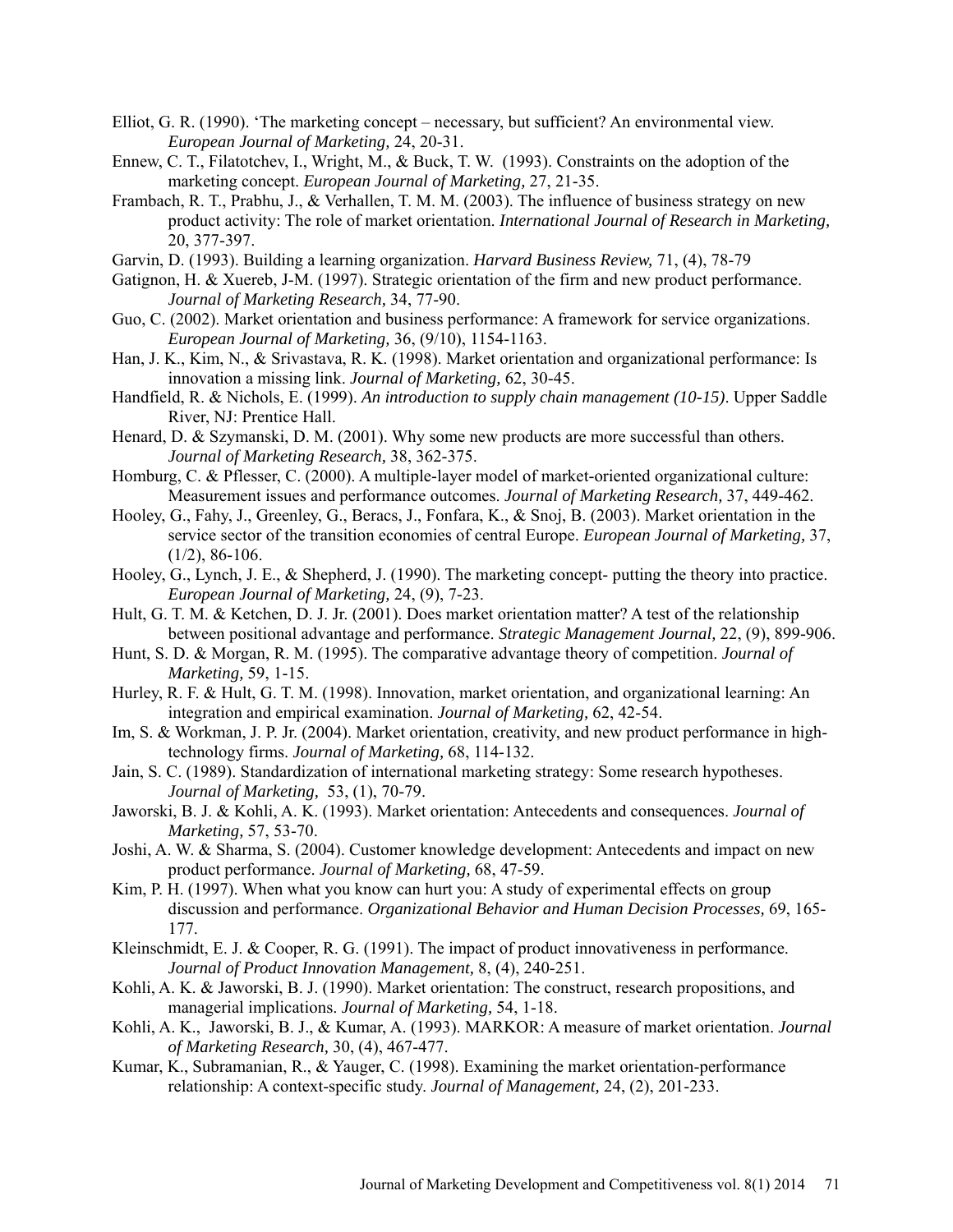- Langerak, F., Hultink, E. J., & Robben, H. S. J. (2004). The impact of market orientation, product advantage, and launch proficiency on new product performance and organizational performance. *Journal of Product Innovation Management,* 21, 79-94.
- Leonard-Barton, D. (1992). Core capabilities and core rigidities: A paradox in managing new product development. *Strategic Management Journal,* 13, (8), 111-125.
- Li, T. & Calantone, R. J. (1998). The impact of market knowledge competence on new product advantage: Conceptualization and empirical examination. *Journal of Marketing,* 62, (4), 13-29.
- Lukas, B. A. & Ferrell, O. C. (2000). The effect of market orientation on product innovation. *Journal of the Academy of Marketing Science,* 28, (2), 239-247.
- Madhavan, R. & Grover, R. (1998). From embedded knowledge to embodied knowledge: New product development as knowledge management. *Journal of Marketing,* 62, 1-12.
- Marinov, M. T., Cox, T., Avlonitis, G., & Kouremenos, T. (1993). Marketing approaches in Bulgaria. *European Journal of Marketing,* 27, (11/12), 35-46.
- Matear, S., Osborne, P., Garrett, T., & Gray, B. J. (2002). How does market orientation contribute to service firm performance? An examination of alterative mechanisms. *European Journal of Marketing,* 36, (9/10), 1058-1075.
- Matsuno, K., Mentzer, J. T., & Ozsomer, A. (2002). The effects of entrepreneurial proclivity and market orientation on business performance. *Journal of Marketing,* 66, 18-32.
- Morgan, R. E., Katsikeas, C. S., & Appiah-Adu, K. (1998). Market orientation and organizational learning capabilities. *Journal of Marketing Management,* 14, 353-381.
- Montoya-Weiss, M. M. & Calantone, R. A. (1994). Determinants of new product performance: A review and meta-analysis. *Journal of Product Innovation Management,* 11, 397-417.
- Narver, J. C., Jacobson, R. L., & Slater, S. F. (1999). Market orientation and business performance: An analysis of panel data. in Rohit Deshpande (ed) *Developing a Market Orientation.* Thousand Oaks, CA: Sage Publications, 195-216.
- Narver, J. C. & Slater, S. F. (1990). The effect of a market orientation on business profitability. *Journal of Marketing,* 64, 21-35.
- Noble, C. H., Sinha, R. K., & Kumar, A. (2002). Market orientation and alternative strategic orientations: A longitudinal assessment of performance implications. *Journal of Marketing,* 66, (4), 25-39.
- Olson, E. M., Walker, O. C., & Ruekert, R. W. (1995). Organizing for effective new product development: The moderating role of product innovativeness. *Journal of Marketing,* 59, 48-62.
- Ozsomer, A. & Gencturk, E. (2002). A resource-based model of market learning in the subsidiary: The capabilities of exploration and exploitation. *Journal of International Marketing,* 11, (3), 1-29.
- Pelham, A. M. (2000). Market orientation and other potential influences on performance in small and medium-sized manufacturing firms. *Journal of Small Business Management,* 38, (1), 48-67.
- Pelham, A. M. & Wilson, D. T. (1996). A longitudinal study of the impact of market structure, firm structure, and market orientation culture on dimensions of small-firm performance. *Journal of the Academy of Marketing Science,* 24, (1), 27-43.
- Perks, H. & Wong, V. (2003). Guest editorial: Research in international new product developmentcurrent understanding and future imperatives. *International Marketing Review,* 20, (4), 344-352.
- Rogers, E. M. (1983). *Diffusion of innovation*. New York: The Free Press.
- Sanchev, A. M. & Elola, L. N. (1991). Product innovation management in Spain. *Journal of Product Innovation Management,* 8, (1), 49-56.
- Sandvik, I. L. & Sandvik, K. (2003). The impact of market orientation on product innovativeness and business performance. *International Journal of Research in Marketing,* 20, 355-376.
- Sinkula, J., Baker, W., & Noordewier, T. (1997). A framework for market-based organizational learning: Linking values, knowledge and behavior. *Journal of the Academy of Marketing Science,* 25, (4), 305-318.
- Slater, S. F. & Narver, J. C. (1994). Does competitive environment moderate the market orientationperformance relationship. *Journal of Marketing,* 58, 46-55.